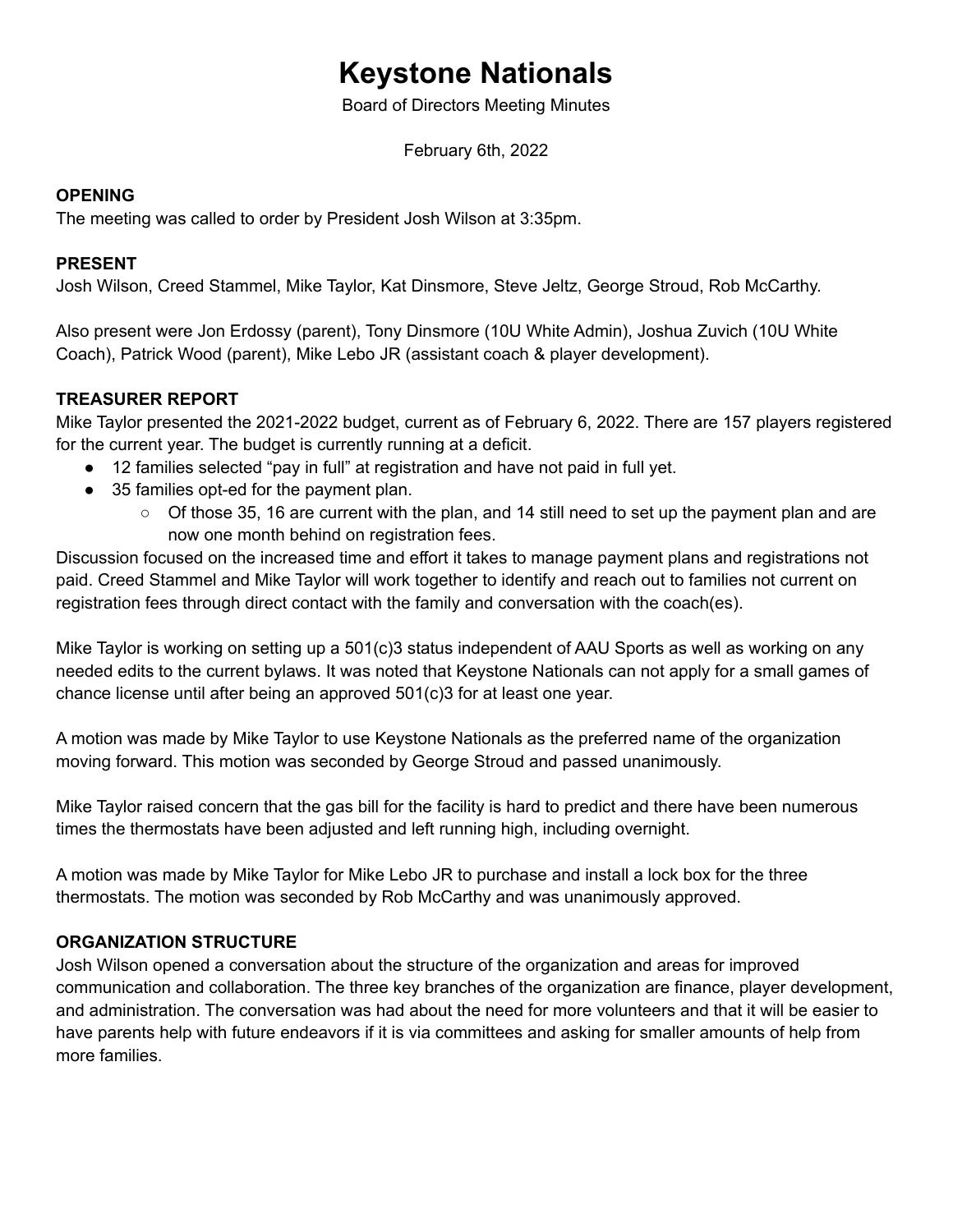#### **MONETIZING THE FACILITY**

Tony Dinsmore shared information on eSoft Planner, a software program that will allow team practices, lessons, and all rentals at the facility to be managed online making it easier to see what is available and when. Tony Dinsmore and Mike Hancock have a software demo on February 7th and will share any updates.

Tony Dinsmore shared that with the current Google Calendar it is hard to know what is available for families to come in outside of practice to work out as a perk of their membership and registration to the organization.

Discussion was held on the ease of using the new software to schedule clinics to help generate income for the organization.

Discussion was held about the ability of the instructors to help generate income for the facility by paying cage/tunnel rental fees to the organization through eSoft Planner. Currently, no rental fees or instructional fees are paid by the instructors to the organization. Discussion was tabled to a further meeting pending a report back on eSoft Planning from Mike Hancock and/or Tony Dinsmore and a future meeting with Player Development.

Coach Rob McCarthy made a motion to extend the current softball clinics at \$5/player for 90mins. The motion was seconded by Mike Taylor and unanimously approved.

Coach Rob McCarthy brought up that some of the Facebook and website information need to be updated to include more mentions of softball. Kat Dinsmore agreed to work with the Facebook admins and web admin to make further changes to better reflect softball.

Creed Stammel made a motion to move forward with eSoft Planning. The motion was seconded by George Stroud and was unanimously approved.

Concern was shared that clear information needs to be presented to all renting the facility to not wear cleats on the turf, and helmets are required in all cages.

Josh Wilson is receiving a quote on a door keypad or FOB system to allow better access to the facility for members, security, and knowing who is using the building and when.

#### **FUNDRAISING**

Josh Zuvich shared information on ways to structure sponsorship packages. Ideas were presented about banners/signage inside the facility, cage sponsors, pole sponsors, website support, Facebook posts, etc.

# **PRACTICE SPACE AVAILABLE FOR TEAMS**

A motion was made by Mike Taylor to clearly lay out the following for each team's practice: 4 tunnels closest to the turf, 1 hour of turf, cage 8B (against the wall) for batting practice. The motion was seconded by Creed Stammel and unanimously approved. The remaining 2 cages (closest to the entrance) will remain open for families to use as a perk of their membership. The space will be first come, first served with the intent that families and teams will work together to share the space and hop in and out as needed. The pitching\hitting tunnels 7 and 8a would be leveraged for rentals, lessons, and member usage.

Josh Wilson will share this information with coaches at the upcoming Coaches Meeting.